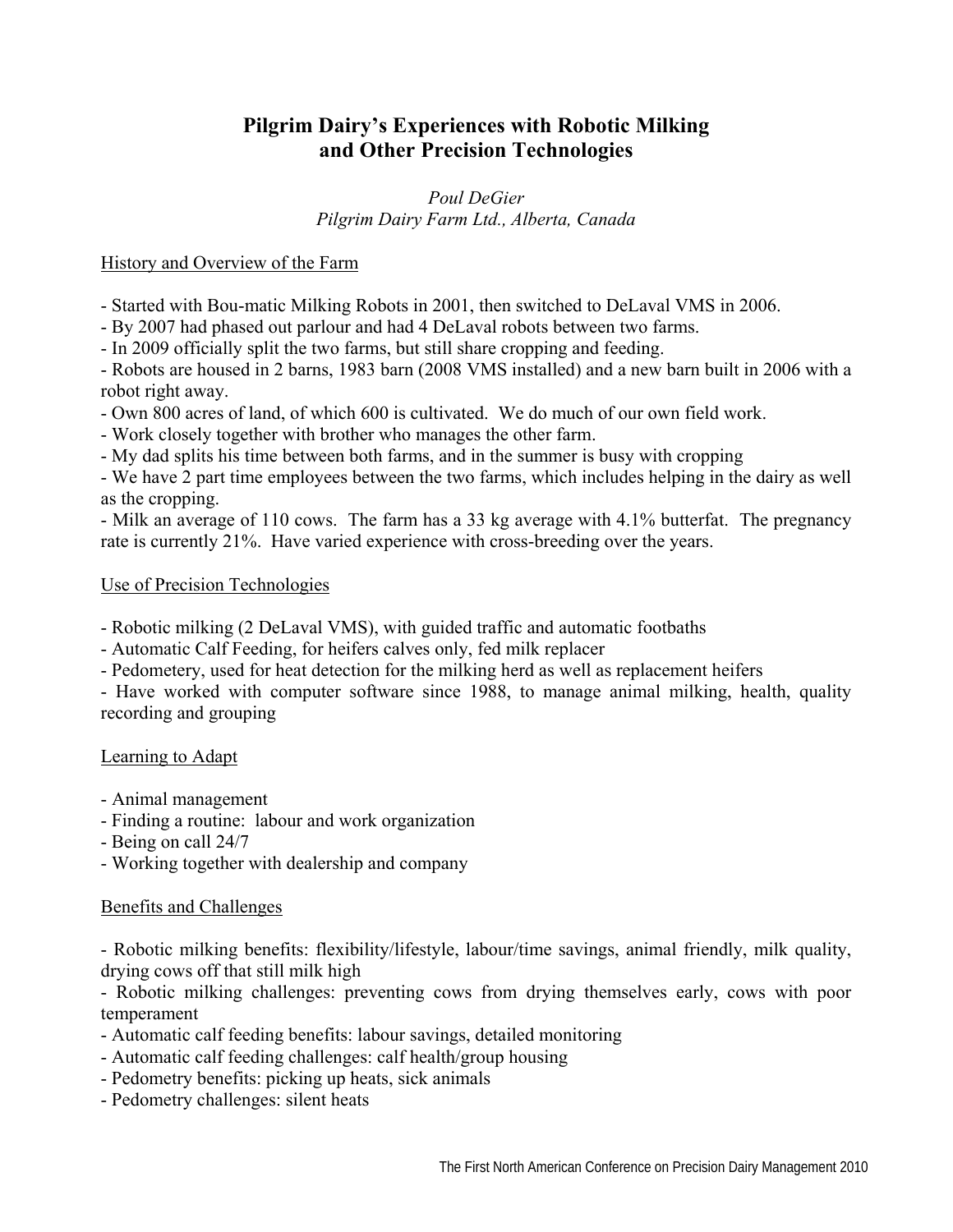- Software benefits: Information, animal management and record-keeping made easier.

- Software challenges: sifting for relevant information, not always user-friendly and accessible, staying up to date

#### Maximizing Efficiency

- Strategies for milking, training and adjusting new heifers, working with cows with poor teat placement

- Barn design, free vs guided traffic, the bossy cow

- Breeding, select sires for teat placement, teat length, milking speed, character, maybe crossbreeding

- Software: Using what it has to offer. Fitting it to our farm.

- Employers and Employees

- Maintenance and Cost of Parts

#### Future of Technology

- For our Farm: Staying current and utilizing technological advances. Fine tuning the operation to maximize efficiencies and profitability. Keeping a flexible and enjoyable life-style. Not too removed from day to day animal interaction. More Robots?

- For the Industry: Developing relevant technologies with superior services. Keeping technologies affordable and durable. User Friendly Software with multi-faceted purposes and abilities to manipulate to fit for each farm.

#### Summary

- Precision technologies have been successfully applied to our situation. We have benefitted from them and were able to adapt them to older and newer facilities. We have learned from previous robotic experience.

- Production combined with animal health and reproduction, have improved in conjunction with the application of robotic milking, and pedometers.

- There are various ways of applying the technologies, and they all work as long as they are managed appropriately.

- Managing the animals has taken on a different pattern, as milking never really stops, and therefore treating and breeding are done throughout the day.

- The reality of alarms at any time of the day as generated by the robot, and also other technology breaking has been drawback, since the technology is fundamental to the every day production of milk.

- It is important to have a good service relationship with the dealer.

- Labor costs have been reduced, but this slightly offset by the increased cost of maintaining, updating and repairing the technologies.

- Automated milking provides a pleasant work environment, as you are not in a parlor for hours at a time.

- Proper and careful barn design directly correlates to maximizing the cow flow and therefore daily production.

- There is a definite life-style advantage to robotic milking and automated calf feeding.